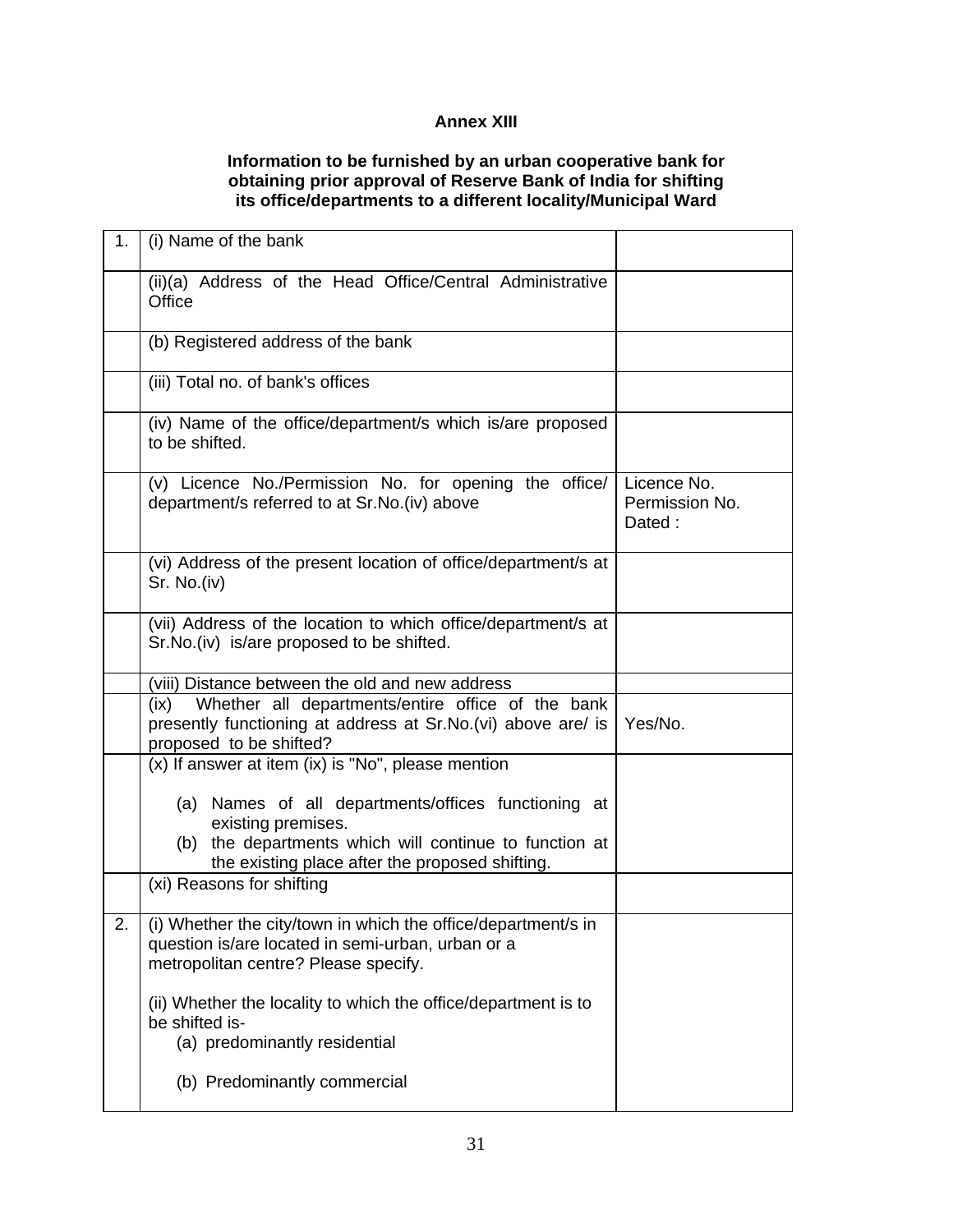| (c) industrial area                                                                                                                                                                                                                                     |                                                   |
|---------------------------------------------------------------------------------------------------------------------------------------------------------------------------------------------------------------------------------------------------------|---------------------------------------------------|
| (iii) Are there any branches of another urban cooperative or<br>commercial bank within 400 meters from the new location?<br>If so, details (i.e. their names and distances from the new<br>location)                                                    |                                                   |
| (iv) Is any other urban cooperative or commercial bank also<br>located in the same building to which the office/ department<br>is proposed to be shifted or in a building adjoining or<br>opposite to it? If so, give details.                          |                                                   |
| (If answer to items (iii) or (iv) is "yes", please enclose a<br>sketch-map showing location of (i) existing and proposed<br>premises, and (ii) other banks within 400 meters of the<br>existing and proposed premises).                                 |                                                   |
| $(v)$ $@$ The bank may conduct a quick survey of the area to<br>which it proposes to shift its office, and enclose a survey<br>report indicating-                                                                                                       |                                                   |
| (a) Population of the area                                                                                                                                                                                                                              |                                                   |
| (b) Geographical limits of the area                                                                                                                                                                                                                     |                                                   |
| (c) No. of offices of urban coop. and commercial banks in<br>the area (Mention names of the banks)                                                                                                                                                      |                                                   |
| @ The information against item 2(v) is to be submitted only<br>in cases of shifting of a branch (or, banking departments of<br>a branch) to another locality. The information is not to be<br>submitted in cases of shifting of administrative offices. |                                                   |
| (d) Types of economic activities carried on in the area                                                                                                                                                                                                 |                                                   |
| (e) Existing level of banking business of the branch, which is<br>proposed to be shifted.                                                                                                                                                               | $(5$ lakh)                                        |
| (f) Type/s of fresh banking business expected at the new<br>location.                                                                                                                                                                                   | Deposits<br><b>Advances</b>                       |
| (g) Total volume of banking business expected at the end of<br>2 years from shifting-                                                                                                                                                                   |                                                   |
| <b>Old Business</b>                                                                                                                                                                                                                                     | $($ ₹ lakh)<br><b>Deposits</b><br><b>Advances</b> |
| <b>New Business</b>                                                                                                                                                                                                                                     |                                                   |
| Total :-                                                                                                                                                                                                                                                |                                                   |
| (vi)<br>enclose a<br>indicating<br>location/<br>Please<br>the<br>map                                                                                                                                                                                    |                                                   |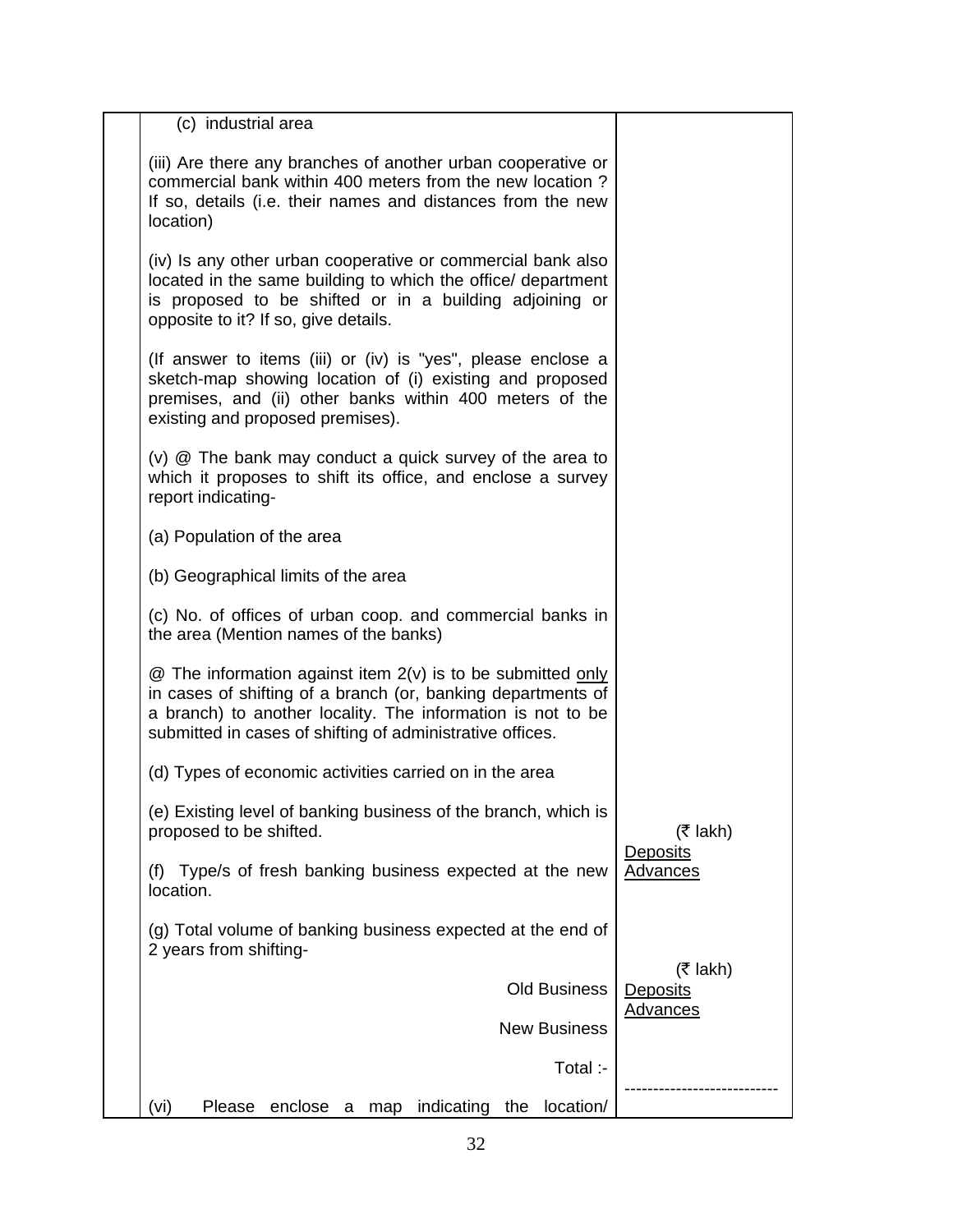|    | boundaries of the proposed locality.                                                                                                                        | $=$ |
|----|-------------------------------------------------------------------------------------------------------------------------------------------------------------|-----|
| 3. | (i) Whether the bank proposes to acquire the premises on<br>lease/rent or on ownership or construct own building?                                           |     |
|    | (ii) In case of purchase/self-construction-                                                                                                                 |     |
|    | (a) Whether the bank has obtained permission/applied to the<br>Registrar of Coop. Societies for investment of funds?                                        |     |
|    | (b) If so, please indicate reference No./date of such letter<br>and enclose a copy thereof.                                                                 |     |
|    | (iii)* Has the bank already incurred any expenditure or made<br>firm commitment or entered into an agreement for<br>a.<br>acquisition of proposed premises? |     |
| 4  | In case of proposed shifting of Head Office / Administrative<br><b>Office</b>                                                                               |     |
|    | Will the bank's registered address also change or not?                                                                                                      |     |
|    | Will the bank's bye-law need amendment?                                                                                                                     |     |
|    | (Please attach two copies of bye-laws)                                                                                                                      |     |

Date:

Signature (Name of the Chief Executive Officer)

Forwarded to

The Reserve Bank of India Urban Banks Department \_\_\_\_\_\_\_\_\_\_\_\_\_\_\_Office

Encls.

**\*** In terms of circular No.UBD.RBL.77/J (Shifting) –85/86 dated February 12, 1986 the bank should not enter into any firm commitment for acquisition of premises for shifting an office thereat, until Reserve Bank's prior approval has been obtained. Therefore, if a bank has inadvertently made any such commitment, it should in its own interest take steps to cancel or nullify it. Reserve Bank of India will not consider any request for reconsidering its decision in such cases on the grounds